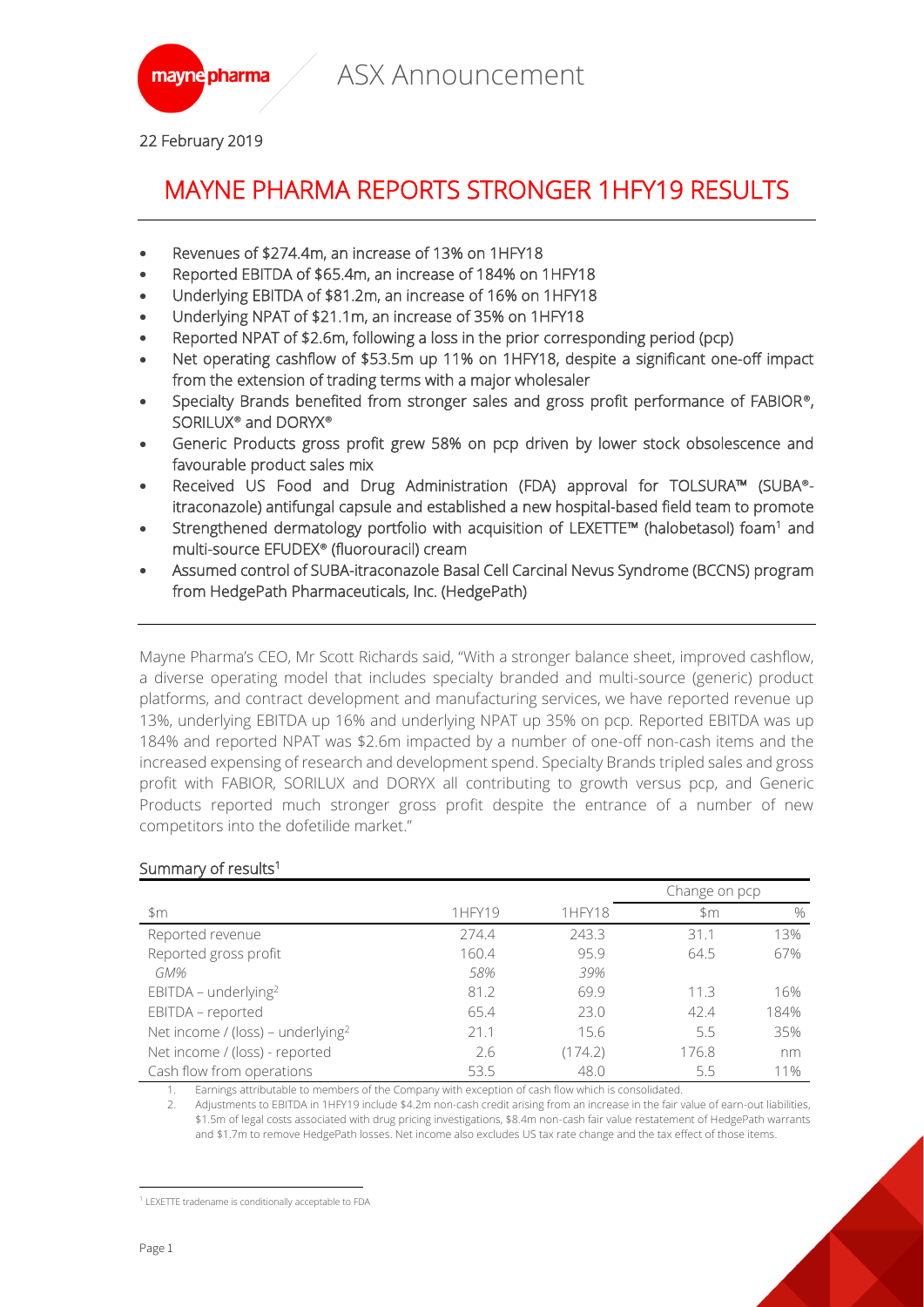

mayne pharma

"The first half saw the completion of many strategic investments such as the acquisition of two dermatology products – LEXETTE (halobetasol) foam and multi-source fluorouracil cream to broaden our dermatology offering. We also invested in a new hospital-based field team to promote TOLSURA (SUBA-itraconazole) which was approved by the FDA during the period, and lastly we took control of the SUBA-itraconazole BCCNS program from HedgePath Pharmaceuticals, Inc. We remain focused on our key strategic initiatives which are centered on providing value to patients and prescribers in dermatology, womens health and infectious disease through the provision of an innovative offering of complementary proprietary and multi-source products in each therapeutic category."

## Operating Performance

### Specialty Brands Division (SBD)

The SBD operating segment's sales were \$43.3m, up 213% on 1HFY18 and gross profit was \$37.8m up 227% on pcp. In US dollar terms, SBD's sales were US\$31.3m, up 190% on 1HFY18 and gross profit was US\$27.4m, up 204% on pcp.

All products contributed to growth with FABIOR up 97%, SORILUX up 73% and the DORYX family up 780% versus pcp. The two foam products (FABIOR and SORILUX) have benefited from an expansion of the dermatology sales team and additional marketing investments. The strong growth in DORYX reflects elimination of the abnormal one-off DORYX returns which impacted the prior period and favourable product sales mix. Adjusting for DORYX returns in the prior period, SBD sales were up 53% in 1HFY19 on pcp.

In terms of underlying demand as measured by dispensed prescription data, FABIOR was up 52% and SORILUX was up 114% in 1HFY19 versus  $pcp^2$ . Whilst the TRx performance of the DORYX family was down slightly, the DORYX family (brands and generics) holds more than 60% of US doxycycline delayed-release prescriptions<sup>2</sup>.

#### Generic Products Division (GPD)

The GPD operating segment's sales were \$175.9m, down 3% on 1HFY18 and gross profit was \$100.3m, up 58% on pcp. In US dollar terms, sales were US\$127.4m down 10% on 1HFY18 and gross profit was US\$72.6m up 47% on pcp.

Key drivers of the improved gross profit were the launch of liothyronine in January 2018, the acquisition of fluorouracil and normalised stock obsolescence. Dofetilide was impacted significantly by the approval of a number of competitors with sales down 73% to US\$9m driven by pricing pressure, market share loss and shelf stock adjustments. Excluding dofetilide, GPD sales and gross profit were up 10% and 112% respectively on pcp in US dollar terms.

Gross profit margin strengthened to 57%, up from 35% in the pcp, driven by favourable product sales mix and cost savings from the transfer of select products into Greenville and Salisbury from third party manufacturers. We expect to transfer more than 20 products in-house or into third party contract manufacturing organisations which is expected to significantly lower product costs over time.

 $\overline{a}$ 

<sup>2</sup> IQVIA weekly TRx, 8 Feb 2019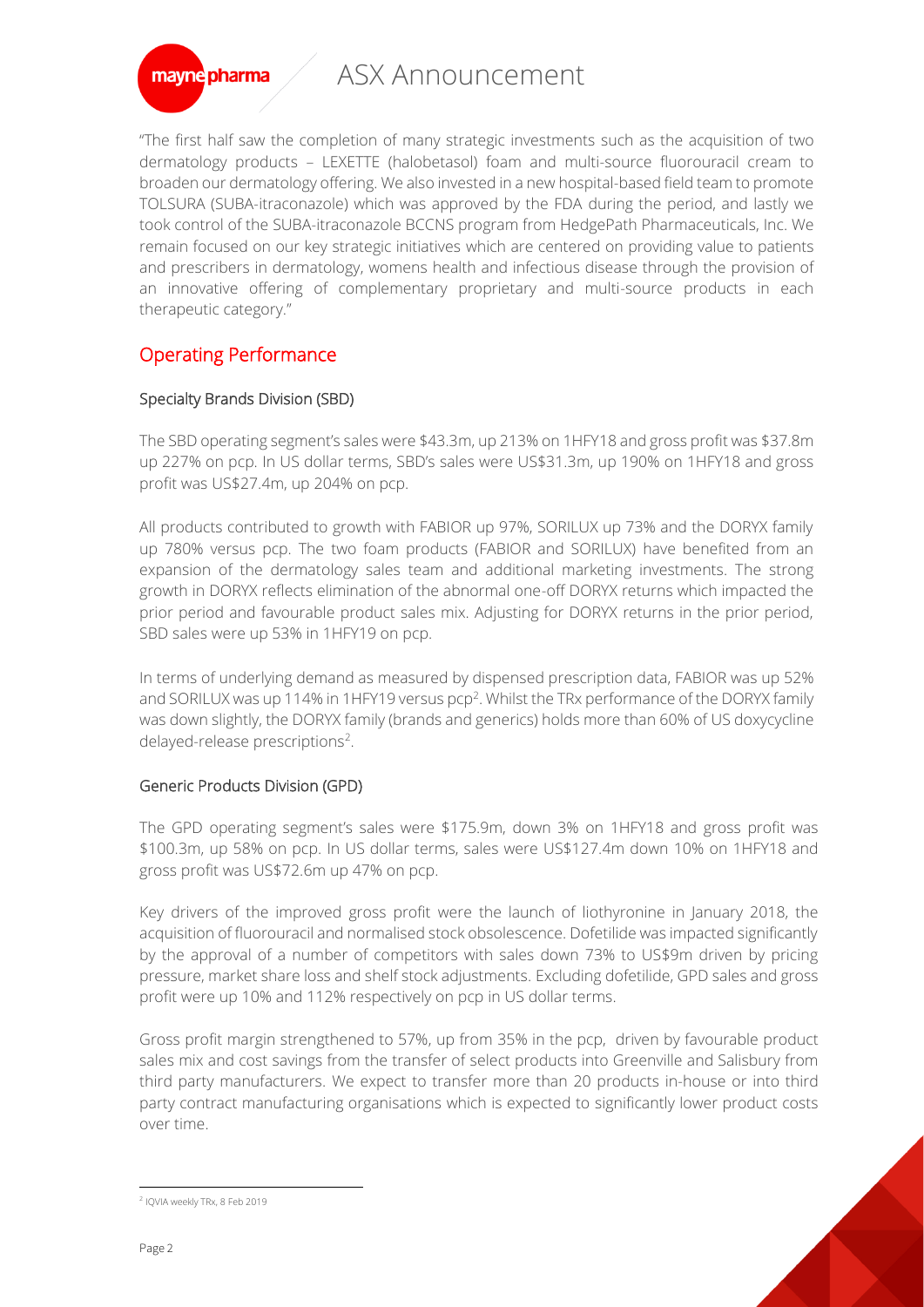

The Company remains focused on building a more resilient multi-source business through expanding its channels to market and participating in other parts of the value chain. A key focus of Mayne Pharma is to get closer to the patient, and find more efficient and cost effective ways to supply products to improve patient access.

#### Metrics Contract Services (Metrics or MCS)

The MCS operating segment's sales were \$33.9m, up 14% on 1HFY18 and gross profit was \$16.5m up 4% on pcp. In US dollar terms, sales were up 6% on pcp to US\$24.5m.

Metrics is benefiting from the investments made in Greenville over the last three years to transform manufacturing capacity and capability. The new solid oral dose manufacturing facility which was opened in April 2018 is enabling Metrics to exploit a new recurring revenue stream related to commercial manufacturing services. During the half, Metrics added two further commercial manufacturing clients and is in the process of transferring these products into Greenville.

The pipeline of committed business grew 34% over the last twelve months reflecting the growing pipeline of potential commercial manufacturing opportunities. Metrics is expected to become an approved supplier in more than 6 marketing applications over the next twelve months. This captures on-market commercial products that Metrics is in the process of qualifying at the Greenville site and further products pending at regulatory agencies around the world.

#### Mayne Pharma International (MPI)

The MPI operating segment's sales were \$21.3m up 13% on 1HFY18 and gross profit was \$5.8m up 17% on pcp. The stronger sales and gross profit performance was driven by growth in key specialty products - MONUROL® (fosfomycin trometamol) and UROREC® (silodosin) and growing sales of SUBA-itraconazole and morphine sulfate globally.

## Pipeline

Mayne Pharma continues to invest in the development of new brand and multi-source products focusing on hard to develop and manufacture products in three key therapeutic areas – dermatology, women's health and infectious disease. The Company will continue to strengthen the pipeline through internal R&D, strategic alliances and business development.

In 1HFY19 research and development spend was \$23.1m of which more than 75% was directed towards programs in these three therapeutic areas. The additional brand spend in 1HFY19 has resulted in the level of R&D capitalisation declining to 49% from 80% in the pcp.

During the half, the Company received FDA approval for two products including the New Drug Application for TOLSURA (SUBA-itraconazole) anti-fungal capsule which launched in the US in January this year through a new hospital based field team calling on infectious disease / pulmonology physicians.

The Company has eight dermatology programs in development including a phase III program (SUBA-itraconazole in BCCNS) and a phase II program (trifarotene in Congenital Ichthyosis). During 1HFY19, the Company assumed control of the SUBA-itraconazole BCCNS program from HedgePath. The Company now fully controls all development and commercial aspects of this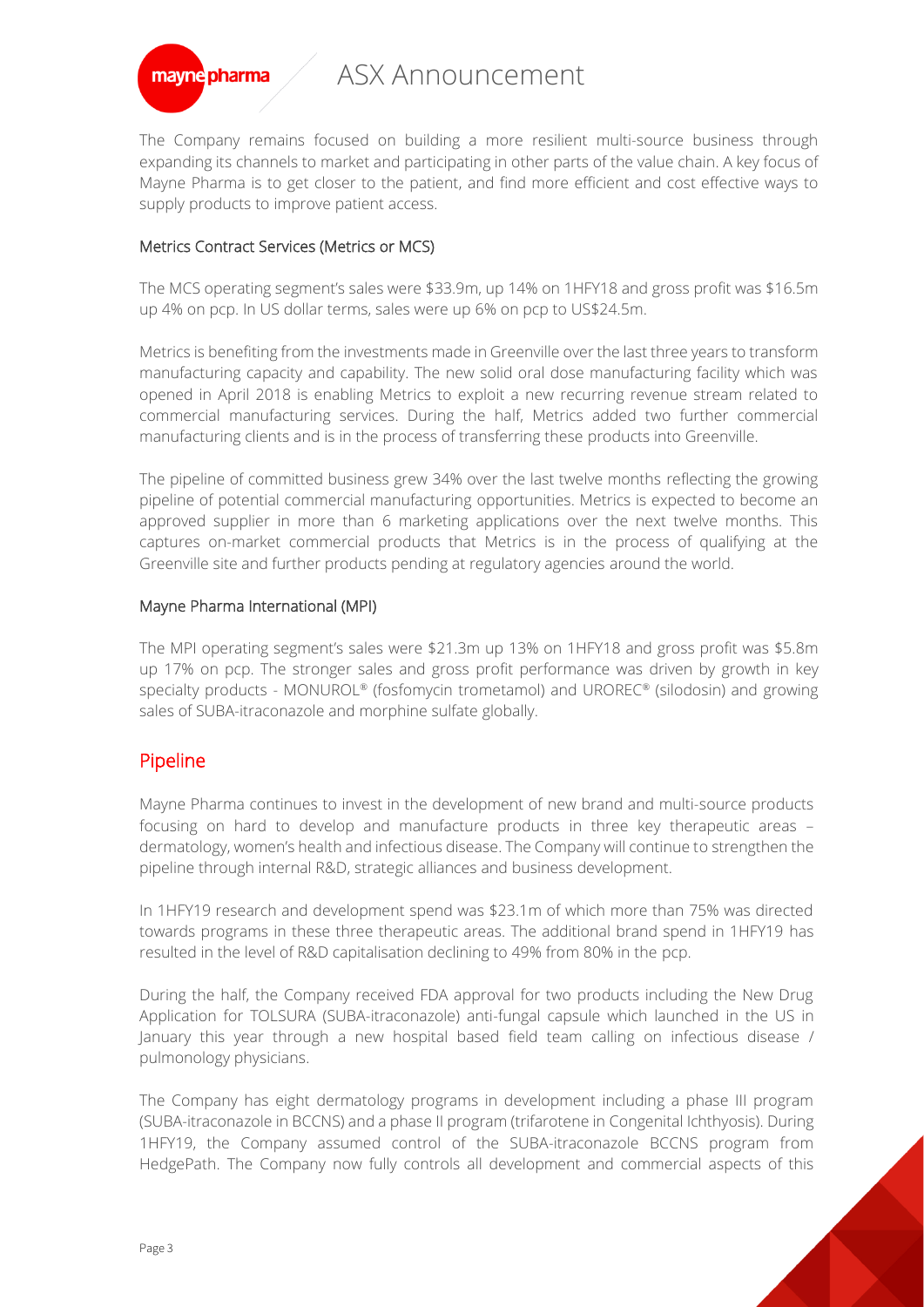

program and plans to invest in a phase III pivotal clinical trial which is required to bring this product to patients in various markets around the world, including the US.

The Company has four women's health pipeline products including a multi-source NUVARING® pending with the FDA, which is the largest contraceptive sold in the US\$5.4b<sup>3</sup> US contraceptive market with no generic equivalents today. The Company is working closely with its development and manufacturing partner, Mithra Pharmaceuticals, SA and expects to respond to the FDA's questions on this product later in 2019.

Mayne Pharma's development pipeline includes over 25 multi-source products targeting US markets with sales greater than US\$5b<sup>3</sup>. The Company has 14 products pending approval at the FDA with a total market value of more than US\$3b<sup>3</sup> of which eight products have no generic equivalents today.

## Debt and Cash Flow

The Company achieved positive net operating cash flow after interest, tax and working capital of \$53.5m up 11% on the prior period. This was adversely impacted by a \$35m increase in working capital driven by an extension of trading terms this half from one of the major wholesalers which is not expected to repeat in the second half.

The Company had net debt of \$298.8m, cash on hand of \$96.2m and has significant room within its bank covenants, with leverage at 1.5x, and retains US\$190m of undrawn debt.

## **Outlook**

The US pharmaceutical market remains the world's largest pharma market representing 44%<sup>4</sup> of global sales and continues to be extremely dynamic with potential government policy changes and ongoing channel shifts through vertical integration of the supply chain across wholesalers, retailers, pharmaceutical benefit managers and insurers. The Company remains focused on participating in other parts of the value chain and finding more efficient and cost effective ways of getting products to patients.

Like many of our competitors, the performance of Generic Products will be more variable period to period depending on the timing of new product launches, cost savings from the transfer of products into Greenville, Salisbury or third party manufacturers, any competitor launches or withdrawals on key products and portfolio optimisation. The Company is currently facing emerging near-term competitive pressures on some key products as well as potential opportunities from market supply disruptions. Importantly, the Company continues to transition its business towards more resilient therapeutic areas that are channel focused to create a sustainable multi-source business over the longer term.

The Company expects to benefit from the recent brand launches of LEXETTE and TOLSURA, which are expected to be key drivers of strong growth for Specialty Brands, together with the growing pipeline of committed contract service revenues and new product launches from the pipeline of products pending at the FDA which includes several potential first-to-market opportunities.

 $\overline{a}$ 3 IQVIA MAT Sales Dec 2018

<sup>4</sup> IQVIA MAT Sales Jun 2018